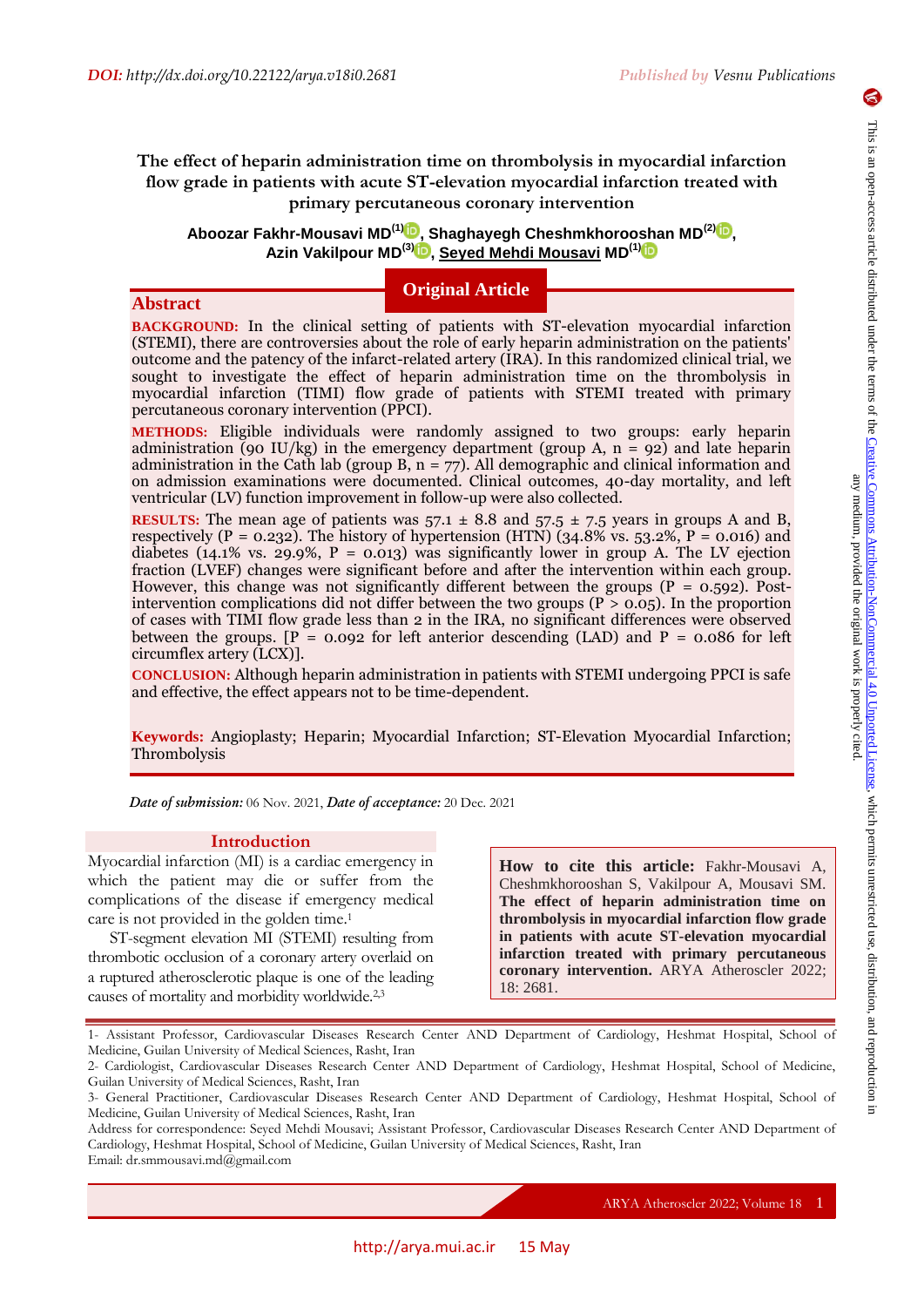The primary goal of the initial treatment in MI is early coronary reperfusion.<sup>4</sup> The ideal reperfusion strategy in patients with STEMI is primary percutaneous coronary intervention (PPCI), mainly when performed in the first 2 hours following diagnosis.5,6 Primary angioplasty may result in a more inclusive and steady patency rate of the infarct-related artery (IRA) compared with thrombolytic therapy.<sup>7</sup> In angiography, blood flow in IRA is evaluated by a simple qualitative system called the thrombolysis in myocardial infarction (TIMI) risk score. In this system, zero degree means complete occlusion of the artery, grade 1 means that there is a little blood flow, while blood flow does not reach the coronary arteries that are distal to the site of obstruction, grade 2 is a sign of normal blood flow in the infarct artery, but blood flow is delayed compared to a normal artery, and grade 3 indicates complete blood supply to the infarct vessel with normal blood flow. The goal of treatment is to re-establish grade 3 flow.<sup>8</sup> Nevertheless, an increased time between admission and the initiation of the treatment is one of the drawbacks of primary angioplasty, especially when the patient is admitted to general hospitals and then referred to a specialized angioplasty center. The delay between the beginning of symptoms and reperfusion of the IRA is associated with poor outcomes.<sup>9</sup> Adjunctive therapy would be invaluable when given in the delay period before angioplasty. Reperfusion may be induced by adjunctive therapy and limit myocardial injury.<sup>10</sup> Intravenous (IV) unfractionated heparin (UFH) (a heterogeneous mixture of polysaccharide molecules) has been found to be efficient in early thrombin activity and occlusion reduction, and improves the culprit artery patency.11,12

In addition, it is a well-known procedure for anticoagulant therapy at the time of percutaneous coronary intervention (PCI) in patients with STEMI.<sup>13</sup> Heparin is an anticoagulant agent that inactivates thrombin and factor Xa through activating the antithrombin III in body, and eventually inhibits clot formation.<sup>14</sup> Heparin is mainly useful to prevent and treat venous thromboembolism (VTE) and pulmonary embolism (PE), reduce the risk of molar thrombosis after MI, and treat patients presenting with unstable angina and MI.<sup>15</sup> UFH binds strongly to plasma proteins which results in unpredictable levels of free heparin in the blood circulation. Thus, UFH presents significant alterations in antithrombotic results and needs close monitoring.<sup>12</sup>

However, in the clinical setting of patients with acute STEMI, there are some controversies about the role of early heparin administration time on the patients' outcome and the culprit vessel patency. Hence, we tried to evaluate the findings of previous papers in a randomized clinical trial by investigating the effect of heparin administration time (early administration in the emergency department compared to administration in the Cath lab) on the TIMI flow grade and short-term outcomes in patients with STEMI.

## **Materials and Methods**

The present randomized clinical trial was performed on all patients with STEMI who were referred to Heshmat Cardiovascular Hospital, the only referral cardiology center of Guilan Province, Rasht, Iran, and were treated with PPCI from May to August 2020.

Patients with chest pain onset within the previous 12 hours and electrocardiographic (ECG) changes with ST-elevation more than 1 mm in at least two adjacent leads, the occurrence of pathological Q waves, or new left bundle branch block (LBBB) were enrolled. Exclusion criteria included patients who voluntarily left the hospital or were transferred to another center for any reason. In addition, patients who had received antithrombotic drugs in the last seven days, pregnant women, those with active bleeding, a history of heparin-induced thrombocytopenia (HIT), pre-hospital heparin intake, a history of thrombocytopenia and coronary artery bypass graft (CABG) surgery as well as patients aged over 75 years and those with the previous history of failed PCI were excluded.

After obtaining written informed consent to participate, eligible individuals were randomly assigned to two groups: early heparin administration group in the emergency department (group A, intervention group) and late heparin administration group in the Cath lab (group B, control group). Heparin administration in the emergency room was decided by the cardiologist on duty. This trial was carried out according to the Declaration of Helsinki, and the study procedure was approved by the Ethics Committee of Guilan University of Medical Sciences with the code number of IR.GUMS.REC.1399.056. Besides, the trial was registered to the clinical trial registration system with Iranian Registry of Clinical Trials (IRCT) registration number of IRCT20170925036401N2.

STEMI diagnosis was performed based on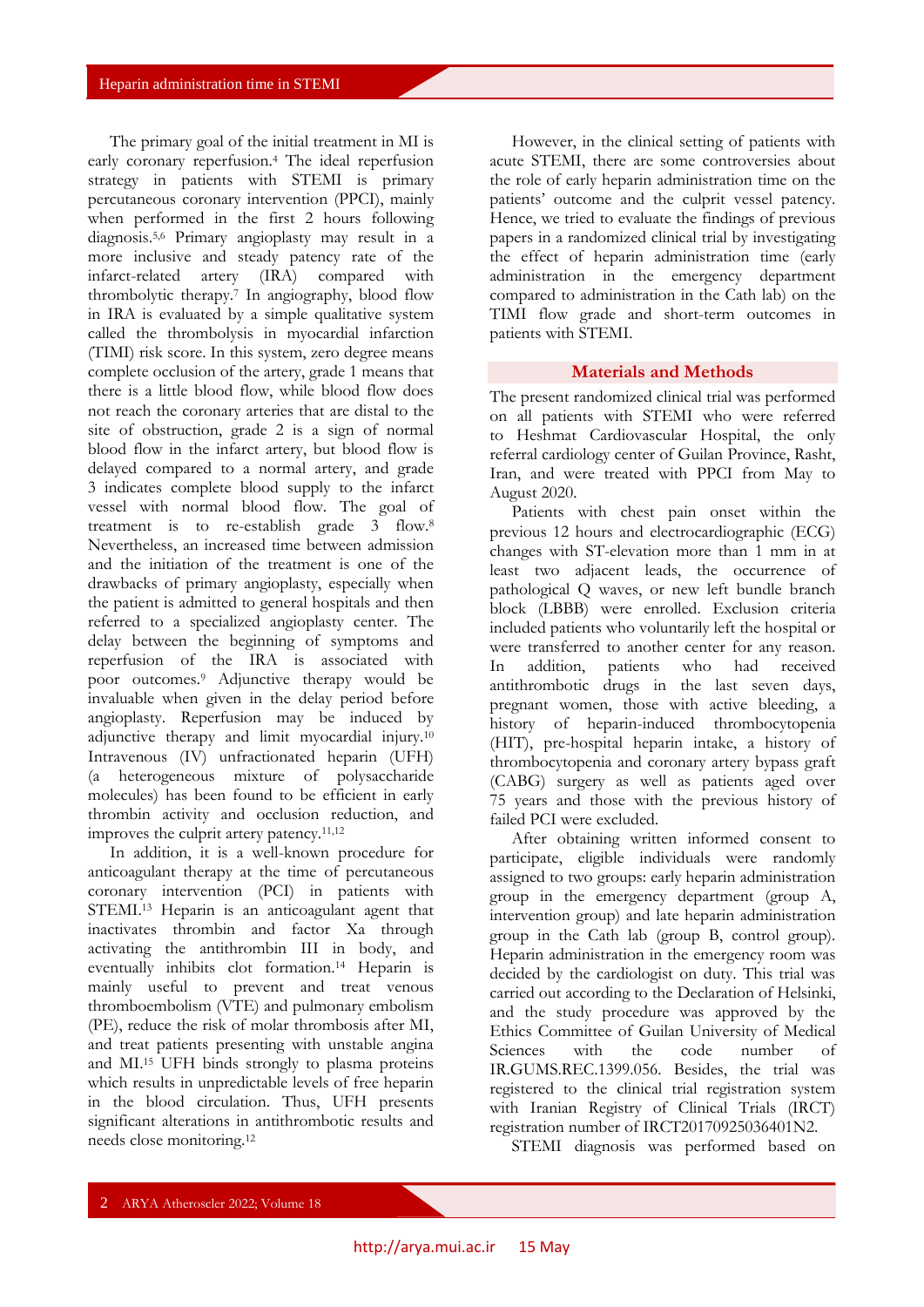clinical symptoms as typical cardiac chest pain and ECG changes (ST-elevation more than 1 mm in at least two adjacent leads, the occurrence of pathological Q waves, or new LBBB). As soon as STEMI was diagnosed, the patient was transferred to the Cath lab and underwent PPCI. Patients in group A received IV heparin as soon as they arrived in the emergency room and were diagnosed with STEMI. IV injection of UFH 90 IU/kg was performed according to the guidelines (5000 units were injected stat IV in the emergency department, and the rest was administered based on the weight in the Cath lab).16-18 Patients in group B received 90 IU/kg of heparin in the Cath lab during angiography. Moreover, 325 mg of aspirin and 600 mg of clopidogrel were administrated to the patients in the emergency room.

Data on demographic information, clinical data such as previous medical history, the time interval from the onset of pain to being referred to the emergency unit, on admission examinations, MI characteristics, ejection fraction (EF) on arrival, and Killip class were extracted from the patients' files. Angiography and angioplasty information, including identifiable culprit vessel and vascular access during angiography and post-intervention complications [thrombosis, hemorrhage, and hematoma at the site of angiography, ventricular tachyarrhythmia, ventricular tachycardia (VT), ventricular fibrillation (VF), flail mitral valve (MV), free wall rupture, pericardial effusion, and in-hospital death] were also gathered. Patency of the IRA was scored based on the TIMI flow grade. All the angiographic data were interpreted by 2 independent cardiologists blinded

to the heparin administration time. Related postdischarge information, including 40-day mortality and left ventricular (LV) function improvement assessed by transthoracic echocardiography (TTE), were also collected forty days after discharge.

*Statistical analysis:* Continuous variables were presented as mean and standard deviation (SD), and categorical variables were presented as number (percentage). A chi-square test or Fisher's exact test was applied to determine the relationship between two categorical variables. Kolmogorov-Smirnov test was used for testing normality assumption. To compare one quantitative variable in two independent groups, an independent t-test or Mann-Whitney U was utilized. Wilcoxon signed-rank test was applied to compare changes within each group. SPSS software (version 22, IBM Corporation, Armonk, NY, USA) was used to analyze the data. The level of significance was set at 0.05.

## **Results**

Data from 169 patients with STEMI in the intervention and control groups were analyzed. In group A, 92 individuals (54.4%) and in the control group, 77 patients (45.6%) were included. The mean  $\pm$  SD of age in groups A and B was 57.1  $\pm$  8.8 and 57.5  $\pm$  7.5 years, respectively. There was no significant difference in terms of age between groups ( $P = 0.232$ ). A total of 72 cases (78.3%) in group A were men. In group B, 60 men (77.9%) and 17 women (22.1%) were included. There was no significant difference in terms of sex between groups ( $P = 0.958$ ). The data on previous clinical history are presented in table 1.

| (group A) and patients who received heparin in catheterization lab (group B) |                    |                    |              |  |  |  |
|------------------------------------------------------------------------------|--------------------|--------------------|--------------|--|--|--|
| <b>Parameter</b>                                                             | Group A $(n = 92)$ | Group B $(n = 77)$ | P            |  |  |  |
| Male gender                                                                  | 72(78.3)           | 60 (77.9)          | $0.958$ *    |  |  |  |
| <b>HTN</b>                                                                   | 32(34.8)           | 41(53.2)           | $0.016^*$    |  |  |  |
| Diabetes                                                                     | 13(14.1)           | 23(29.9)           | $0.013$ *    |  |  |  |
| Dyslipidemia                                                                 | 19(20.7)           | 24(31.2)           | $0.118*$     |  |  |  |
| History of CVA                                                               | 2(2.2)             | 1(1.3)             | $0.668***$   |  |  |  |
| Family history of SCD                                                        | 24(26.1)           | 20(26.0)           | $0.987$ *    |  |  |  |
| Killip class                                                                 |                    |                    |              |  |  |  |
|                                                                              | 89 (96.7)          | 75 (97.4)          |              |  |  |  |
| $\mathbf{I}$                                                                 | 2(2.2)             | 2(2.6)             | $0.988**$    |  |  |  |
| III                                                                          | 1(1.1)             |                    |              |  |  |  |
| Age (year)                                                                   | $57.1 \pm 8.8$     | $57.5 \pm 7.5$     | ***<br>0.232 |  |  |  |

**Table 1.** Baseline characteristics of patients with ST-elevation myocardial infarction (STEMI) receiving early heparin treatment in the emergency departments

Data are presented as mean  $\pm$  standard deviation (SD) for continuous variables and absolute number (percent) for categorical variables

\*Results from chi-square test; \*\*Results from Fisher's exact test; \*\*\*Results from independent samples t-test

HTN: Hypertension; CVA: Cerebrovascular accident; SCD: Sudden cardiac death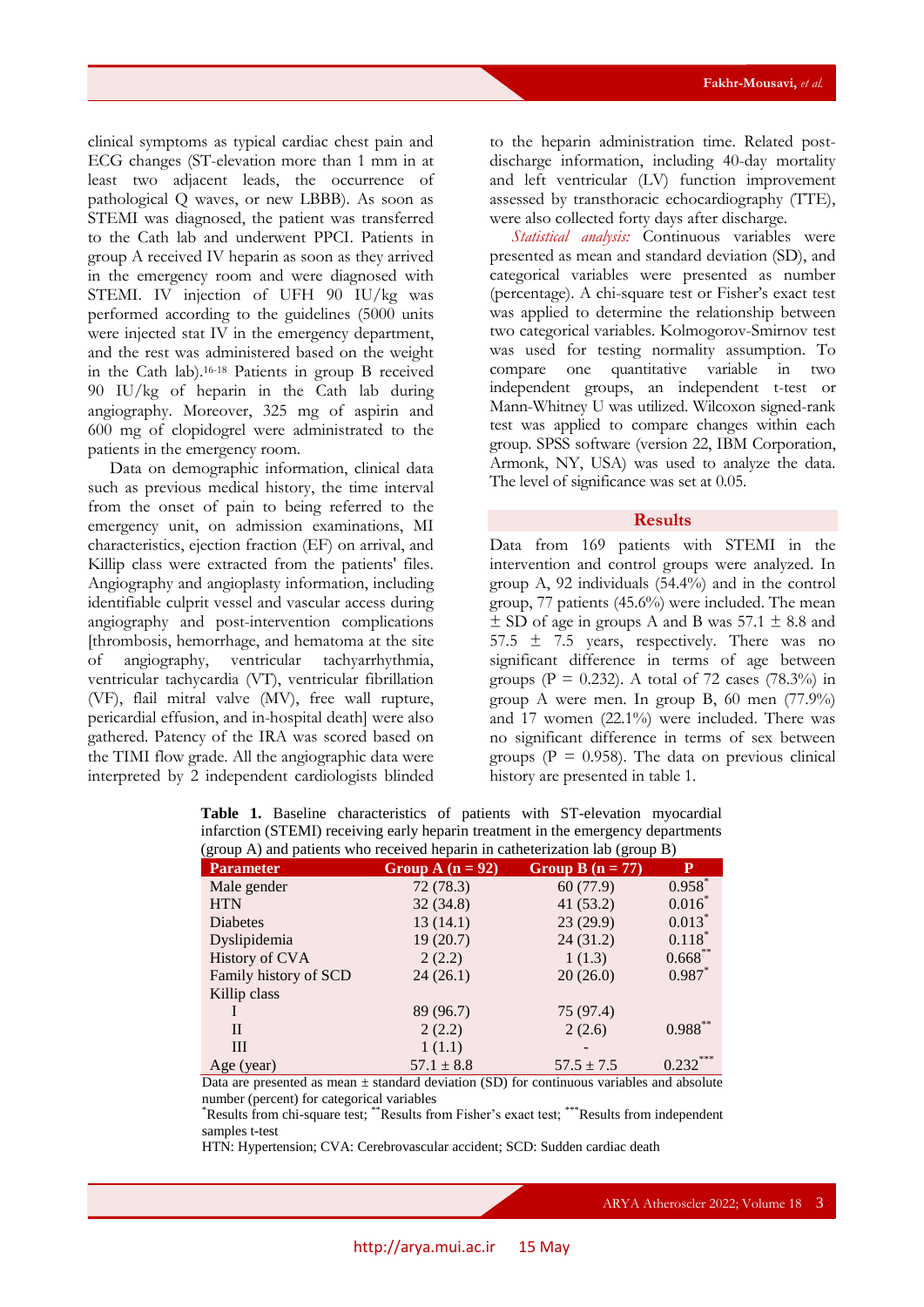The history of hypertension (HTN) and diabetes was significantly lower in group A ( $P = 0.016$  and  $P = 0.013$ , respectively). The mean  $\pm$  SD of pain period (accurate MI onset time) was  $334.0 \pm 176.1$ and  $308.0 \pm 156.9$  minutes in groups A and B, respectively, with no significant difference between groups ( $P = 0.315$ ).

Based on the results of angiography and angioplasty, an identifiable culprit vessel with femoral access was present in all patients of both groups. Mechanical thrombectomy was not used for any of the participants. Those patients with STEMI in both groups who had no reflow in angiography received glycoprotein IIb/IIIa (GPIIb/IIIa).

The degree of TIMI flow was not significantly different between the two groups. In the classification of TIMI flow grade (less than 2 and more than 2), no significant difference was observed  $[P = 0.092$  and  $P = 0.086$  for left anterior descending (LAD) and left circumflex artery (LCX), respectively]. Angiographic thrombus burden based on TIMI grading is presented in table 2. Regarding post dilation approach, Plain Old Balloon Angioplasty (POBA) was used for post dilation after stent placement in 5 patients (5.4%) in group A and 5 patients (6.5%) in group B.

Post-intervention complications were not significant between the two groups ( $P > 0.05$ ). One person in both groups experienced recurrent MI  $(P = 0.988)$ . Three patients in both control and intervention groups showed ventricular tachyarrhythmia (P = 0.682). Supraventricular tachyarrhythmia was detected in 1 patient of group  $B$  (P = 0.988). One patient in group A and 2 patients in group B showed bradyarrhythmia after intervention ( $P = 0.988$ ). Mechanical complications such as flail MV, free wall rupture, ischemic and hemorrhagic stroke, stent thrombosis, bleeding, hematoma formation of the angiographic site, and in-hospital mortality were detected in neither group. Besides, the Killip class was not significantly different among groups [class I: group A:  $n = 89$ (96.7%), group B: n = 75 (97.4%); class II: group A:  $n = 2$  (2.2%), group B:  $n = 2$  (2.6%)] (P = 0.988). Comparing the types of MI, the prevalence of inferior wall MI was significantly higher in group A compared to group B ( $P = 0.02$ ) (Table 3).

The left ventricular ejection fraction (LVEF) has increased significantly after intervention in both groups (mean of LVEF at admission: 35%, and after 40 days: 41%) ( $P = 0.001$  in group A, and  $P \le 0.001$ in group B). LVEF increased 40 days after PPCI in both groups, but according to the Mann-Whitney test, LVEF changes were not statistically different between the two groups ( $P = 0.592$ ) (Table 4).

#### **Discussion**

Regional networks have been formed to develop STEMI patients' care by reducing delays in restoring blood flow and improving reperfusion.19,20 Even with the formation of regional networks such as the Acute Myocardial Infarction Code network (AMI Code) established in Catalonia, Spain, in 2009, some delays still exist in patients' transfer to the Cath lab.<sup>21</sup> Patients exposed to long delays can benefit from any treatment given during that time to improve IRA patency before PPCI.

| (heparin administration in catheterization lab) |               |                                        |          |                       |                                  |          |  |               |    |       |
|-------------------------------------------------|---------------|----------------------------------------|----------|-----------------------|----------------------------------|----------|--|---------------|----|-------|
|                                                 |               | <b>TIMI</b> grade in group $A(n = 92)$ |          |                       | TIMI grade in group B $(n = 77)$ |          |  | ${\bf P}^{*}$ |    |       |
|                                                 |               |                                        |          | $\mathbf{2}^{\prime}$ | 3                                | 0        |  |               | 3  |       |
| LAD                                             | <b>Before</b> | 36                                     | 6        | 8                     |                                  | 41       |  |               |    | 0.247 |
|                                                 | After         | 0                                      | 0        |                       | 49                               | $\Omega$ |  |               | 54 | 0.988 |
| <b>LCX</b>                                      | <b>Before</b> | 6                                      | $\theta$ | $\theta$              |                                  |          |  |               |    | 0.182 |
|                                                 | After         | 0                                      | $\theta$ |                       | 6                                |          |  |               |    |       |
| <b>OM</b>                                       | <b>Before</b> |                                        | 0        |                       |                                  |          |  |               |    | 0.437 |
|                                                 | After         |                                        |          |                       |                                  |          |  |               |    |       |
| Diagonal                                        | <b>Before</b> | 0                                      | $\Omega$ |                       |                                  |          |  |               |    |       |
|                                                 | After         | 0                                      | 0        |                       |                                  |          |  |               |    |       |
| <b>RCA</b>                                      | <b>Before</b> | 22                                     |          |                       |                                  |          |  |               |    | 0.738 |

**Table 2.** Thrombolysis in myocardial infarction (TIMI) flow grade of the culprit vessel before and after intervention in group A (early heparin administration in the emergency room) and group B

Data are presented as absolute number

\*Results from Fisher's exact test

TIMI: Thrombolysis in myocardial infarction; LAD: Left anterior descending artery; LCX: Left circumflex artery; OM: Obtuse marginal; RCA: Right coronary artery

After 0 0 0 28 0 0 0 12 -

Note: It was not possible to estimate P-value for LM, diagonal, OM, and PDA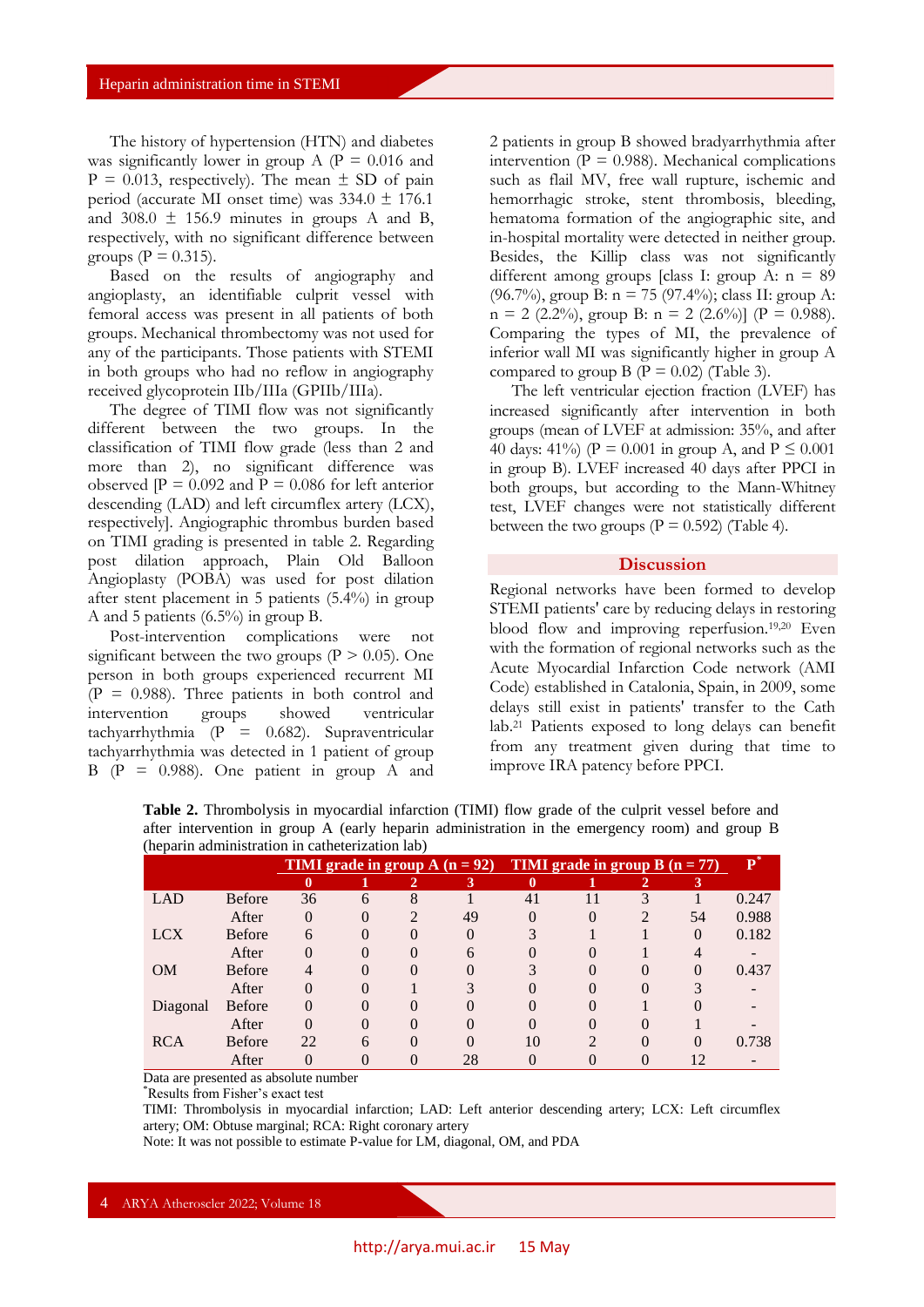**Table 3.** The prevalence of myocardial infarction (MI) in different cardiac walls in group A (early heparin administration in the emergency room) and group B (heparin administration in catheterization lab)

|               | <b>Group A</b> | <b>Group B</b> | P                 |
|---------------|----------------|----------------|-------------------|
| High lateral  | 5(5.4)         | 7(9.1)         | $0.384^{\degree}$ |
| Anterior      | 45 (48.9)      | 40(51.9)       | 0.694             |
| Extensive     | 6(6.5)         | 11(14.3)       | $0.095$ *         |
| anterolateral |                |                |                   |
| Inferior      | 37(40.2)       | 18(23.4)       | $0.020*$          |
| Posterior     | 14(15.2)       | 7(9.1)         | $0.229*$          |
| <b>RV</b>     | 9(9.8)         | 3(3.9)         | 0.228             |
| Septal        |                | 1(1.3)         | 0.456             |
| <b>LBBB</b>   | 1(1.1)         |                | $0.988***$        |

Data are presented as absolute number (percent)

\*Chi-square test; \*\*Fisher's exact test

RV: Right ventricle; LBBB: Left bundle branch block

Present guidelines recommend adjunctive antithrombotic treatment with antiplatelet and anticoagulant medications before PPCI in patients diagnosed with STEMI, but the ideal administration timing is still controversial.<sup>11</sup>

The present clinical trial highlights the positive effects of heparin in patients with STEMI. Postintervention complications such as flail MV, free wall rupture, ischemic and hemorrhagic stroke, stent thrombosis, bleeding, and hematoma formation of the angiographic site were not detected in both control and intervention groups. TIMI flow information was not significantly different between the two groups, and it was assumed that high-dose heparin administration before primary angioplasty as a safe method was not associated with a greater rate of IRA patency. Moreover, the LVEF significantly increased in both groups following intervention and in the 40-day follow-up; however, the effect of anticoagulant therapy with UFH in patients with STEMI undergoing PPCI appeared not to be time-dependent.

Previous research on the effect of heparin on IRA patency provided inconsistent results. In a recent investigation on a small sample of patients, heparin administration in the emergency department before the transfer of the patient to the

Cath lab showed no significant relationship with vessel patency upon initial angiogram.<sup>22</sup> Our findings are also partly compatible with McGinley et al. study, investigating the impact of pre-hospital treatment with UFH in patients with STEMI on the long-term survival, which demonstrated that pre-hospital heparin administration was significantly in association with improved long-term survival, albeit they could not support that early heparin administration could improve early coronary patency.<sup>3</sup> Zamani et al. suggested that PPCI resulted in a satisfactory coronary flow regardless of receiving bolus heparin in patients with STEMI.<sup>23</sup>

On the contrary, Bloom et al. in 2021 found that pre-hospital UFH administration was significantly associated with improved patency of occulted artery. They reported that pre-hospital heparin use was strongly associated with anterograde flow in the IRA, and similar to our findings, did not enhance the risk of major bleeding.<sup>13</sup> Chung et al. assessing the effect of heparin therapy in the emergency department compared to it at the time of catheterization on 130 patients with STEMI showed that early heparin administration prior to Cath lab was associated with more favorable TIMI flow grade at the angiography.<sup>24</sup> Additionally, in another recent study, administration of UFH improved coronary reperfusion in patients with STEMI before PPCI, which may be associated with superior clinical outcomes.<sup>11</sup>

In Zamani et al. study, clinical outcome, 30-day mortality, hematoma incidence, and LV function improvement during follow-up were compared between the two groups. The results of their study showed that in both groups, appropriate vessel flow was established following PCI.<sup>23</sup> Compatible with our finding, they revealed that receiving bolus heparin might improve LV function with no increased rate of bleeding and mortality in 30-day follow up.<sup>23</sup> In the Giralt et al. investigation in 2020, the rate of bleeding in which patients needed blood transfusion was very low, with no differences between groups.<sup>11</sup>

**Table 4.** Mean percentage of ejection fraction (EF) changes in patients with acute myocardial infarction (MI) in group A (early heparin administration in the emergency room) and group B (heparin administration in catheterization lab)

| $E$ F                 | <b>Group A</b>  |               | <b>Group B</b>  | $\mathbf{p}^*$ |       |
|-----------------------|-----------------|---------------|-----------------|----------------|-------|
|                       | $Mean \pm SD$   | <b>Median</b> | $Mean \pm SD$   | <b>Median</b>  |       |
| Initial               | $35.0 \pm 9.1$  | 35            | $35.0 \pm 8.0$  | 35             | 0.743 |
| After 40 days         | $41.0 \pm 10.8$ | 42            | $41.0 \pm 11.0$ | 42             | 0.592 |
| P-values of changes** | < 0.001         |               | 0.001           |                |       |

\* Inter-group, Mann-Whitney U test; \*\*Intra-group, Wilcoxon signed-rank test EF: Ejection fraction; SD: Standard deviation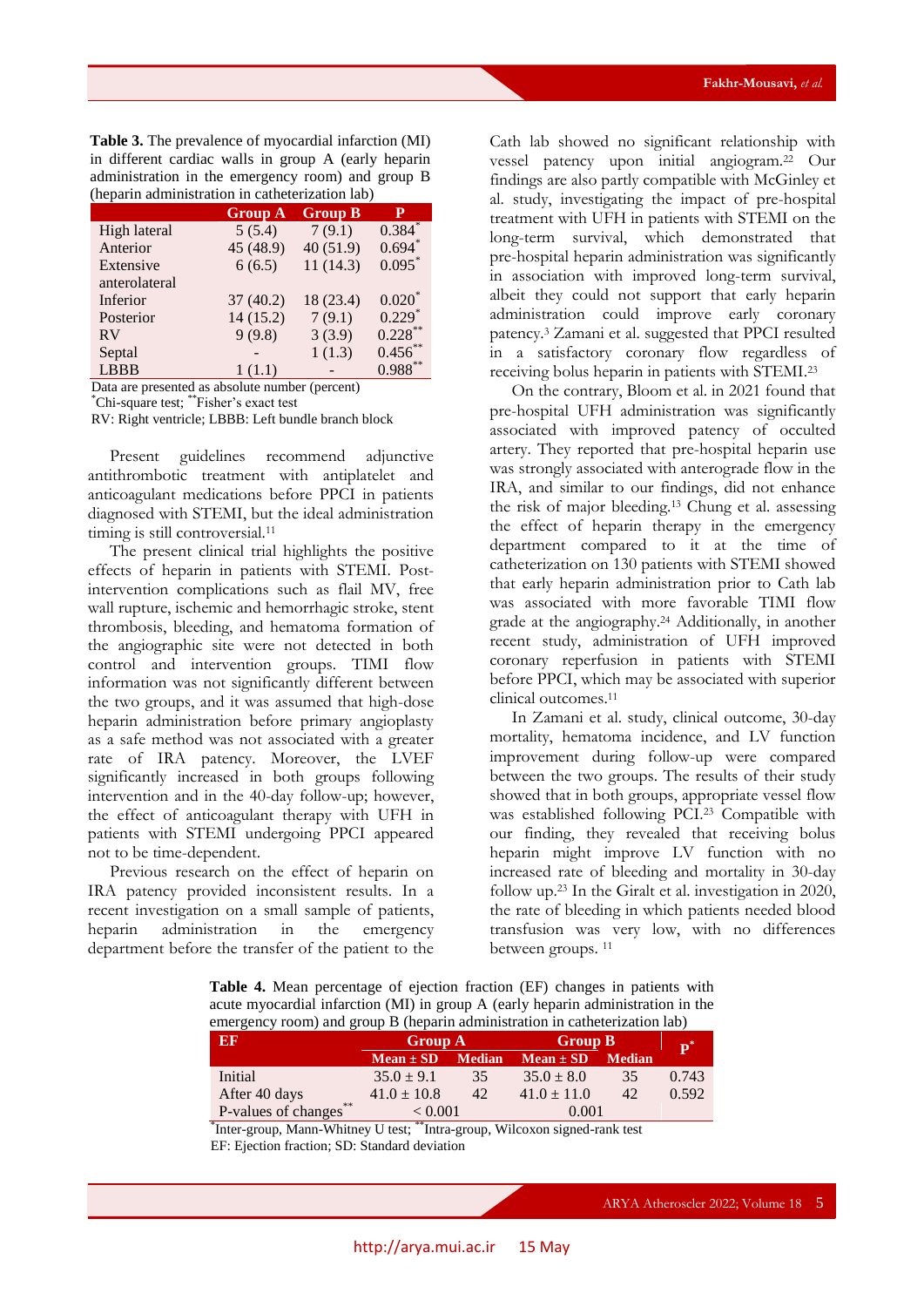Moreover, in the study by Chung et al., no significant differences were found in 2 groups regarding TIMI major bleeding and in-hospital major adverse events.<sup>24</sup> These results are also compatible with our findings. However, we found no time-dependent effectiveness in heparin administration. As previous literature has reported, antithrombotic activity of UFH immediately begins following the administration; nevertheless, it has been established that the enhancement in fibrinolysis activities of UFH 5000 IU initiates when tissue plasminogen activator (tPA) levels rise, which is almost 1 hour (60 minutes) after infusion, and it is prone to variability between and within individuals.<sup>11</sup>

#### **Conclusion**

Collectively, we found no difference in early or late heparin administration in STEMI patients' TIMI flow grade in this study. Our findings confirm that although effective, the heparin injection is not timedependent. To entirely clarify such remarkable reallife findings, further clinical trials on this topic would be mandatory.

*Limitations:* Our study should be considered in the context of some limitations. A total of 12 patients did not come for follow-up and were unable to reach out. The infarct size was not studied by cardiac magnetic resonance imaging (cMRI) to further support the mortality results. However, as equal heparin was given irrespective of the STEMI severity, any probable differences as a result of survivor bias would be small. Additionally, information on the dual antiplatelet therapy administration at long-term follow-up was not available. As a final point, a randomized multicenter clinical trial with greater sample size is required to prospectively confirm these results.

## **Acknowledgments**

The authors gratefully appreciate all of the subjects who participated in this study. In addition, we appreciate the assistance given by Professor Arsalan Salari. The present study did not receive any specific grant from funding agencies in the public, commercial, or not-for-profit sectors.

This study was performed in line with the principles of the 2013 version of the Declaration of Helsinki guideline. Approval was obtained from the Ethics Committee of Guilan University of Medical Sciences with the code number of IR.GUMS.REC.1399.056, and was registered to the clinical trial registration system with IRCT

registration number of IRCT20170925036401N2. Written informed consent for participation was obtained from all subjects.

#### **Conflict of Interests**

Authors have no conflict of interests.

## **Authors' Contribution**

AFM and SMM conceived and designed the work that led to the submission. SC and AV acquired data and searched the literature. AFM, SC, and AV played an important role in interpreting the results. AFM, SC, AV, and SMM drafted the manuscript.

All the authors approved the final version and agreed to be accountable for all aspects of the work in ensuring that questions related to the accuracy or integrity of any part of the work are appropriately investigated and resolved.

#### **References**

- 1. Robles-Zurita JA, Briggs A, Rana D, Quayyum Z, Oldroyd KG, Zeymer U, et al. Economic evaluation of culprit lesion only PCI vs. immediate multivessel PCI in acute myocardial infarction complicated by cardiogenic shock: the CULPRIT-SHOCK trial. Eur J Health Econ 2020; 21(8): 1197-209.
- 2. Timmis A, Townsend N, Gale C, Grobbee R, Maniadakis N, Flather M, et al. European Society of Cardiology: Cardiovascular Disease Statistics 2017. Eur Heart J 2018; 39(7): 508-79.
- 3. McGinley C, Mordi IR, Kell P, Currie P, Hutcheon S, Koch S, et al. Prehospital administration of unfractionated heparin in ST-segment elevation myocardial infarction is associated with improved long-term survival. J Cardiovasc Pharmacol 2020; 76(2): 159-63.
- 4. Gershlick AH, Banning AP, Myat A, Verheugt FW, Gersh BJ. Reperfusion therapy for STEMI: Is there still a role for thrombolysis in the era of primary percutaneous coronary intervention? Lancet 2013; 382(9892): 624-32.
- 5. Mirbolouk F, Salari A, Gholipour M, Nikfarjam S, Pourbahador R, Mohamadnia H, et al. The factors related to hospitalization period in patients with acute myocardial infarction treated after primary percutaneous coronary intervention. ARYA Atheroscler 2020; 16(3): 115-22.
- 6. Vogel B, Claessen BE, Arnold SV, Chan D, Cohen DJ, Giannitsis E, et al. ST-segment elevation myocardial infarction. Nat Rev Dis Primers 2019; 5(1): 39.
- 7. Weaver WD, Simes RJ, Betriu A, Grines CL, Zijlstra F, Garcia E, et al. Comparison of primary coronary angioplasty and intravenous thrombolytic

6 ARYA Atheroscler 2022; Volume 18